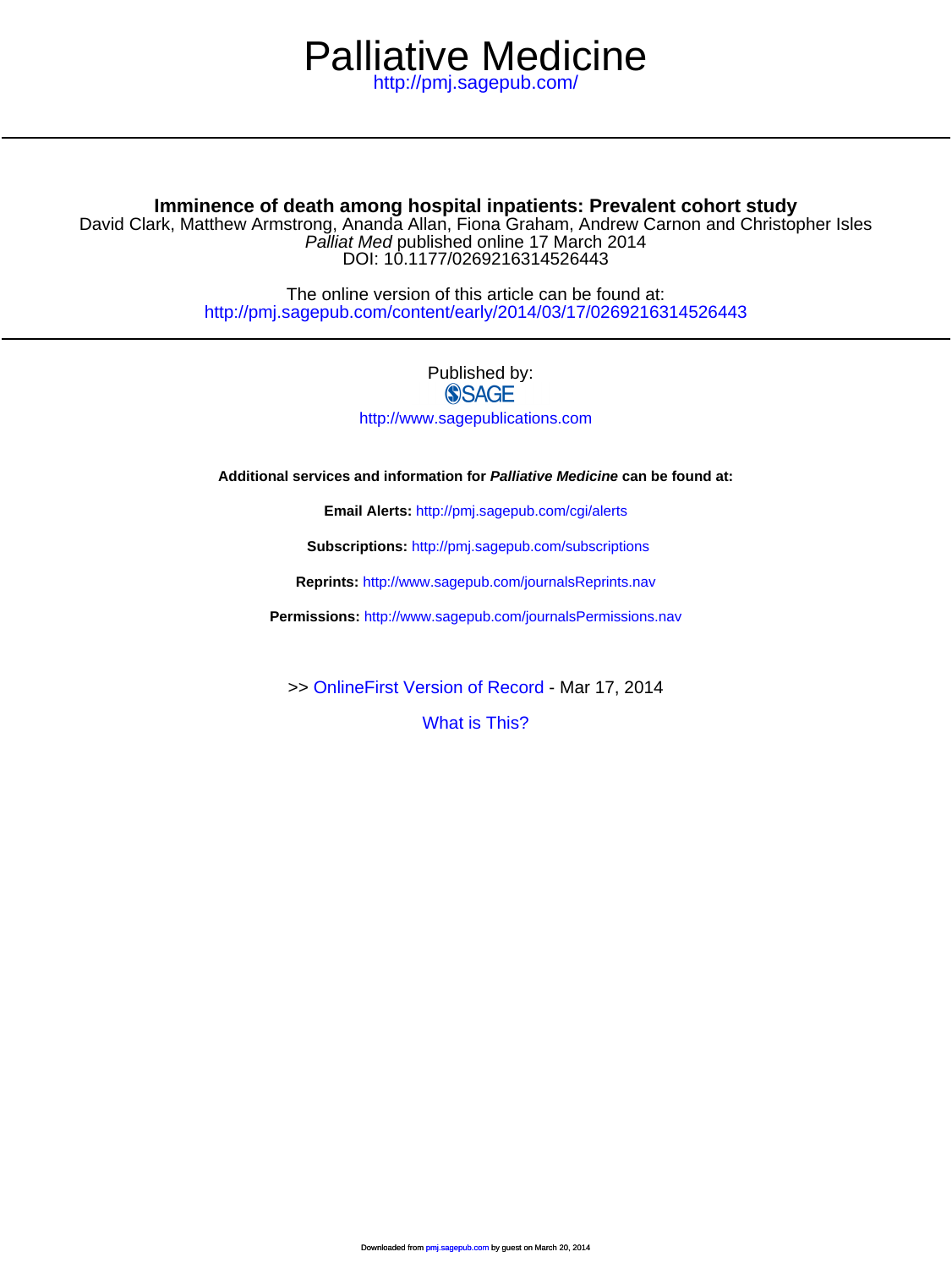

# **Imminence of death among hospital inpatients: Prevalent cohort study**

**David Clark1, Matthew Armstrong2, Ananda Allan3, Fiona Graham4, Andrew Carnon3 and Christopher Isles5**

### **Abstract**

**Background:** There is a dearth of evidence on the proportion of the hospital population at any one time, that is in the last year of life, and therefore on how hospital policies and services can be oriented to their needs.

**Aim:** To establish the likelihood of death within 12 months of a cohort of hospital inpatients on a given census date. **Design:** Prevalent cohort study.

**Participants:** In total, 10,743 inpatients in 25 Scottish teaching and general hospitals on 31 March 2010.

**Results:** In all, 3098 (28.8%) patients died during follow-up: 2.9% by 7 days, 8.9% by 30 days, 16.0% by 3 months, 21.2% by 6 months, 25.5% by 9 months and 28.8% by 12 months. Deaths during the index admission accounted for 32.3% of all deaths during the followup year. Mortality rose steeply with age and was three times higher at 1 year for patients aged 85 years and over compared to those who were under 60 years (45.6% vs 13.1%;  $p < 0.001$ ). In multivariate analyses, men were more likely to die than women (odds ratio: 1.18, 95% confidence interval: 0.95–1.47) as were older patients (odds ratio: 4.99, 95% confidence interval: 3.94–6.33 for those who were 85 years and over compared to those who were under 60 years), deprived patients (odds ratio: 1.17, 95% confidence interval: 1.01–1.35 for most deprived compared to least deprived quintile) and those admitted to a medical specialty (odds ratio: 3.13, 95% confidence interval: 2.48–4.00 compared to surgical patients).

**Conclusion:** Large numbers of hospital inpatients have entered the last year of their lives. Such data could assist in advocacy for these patients and should influence end-of-life care strategies in hospital.

#### **Keywords**

Inpatients, hospitalisation, palliative care, terminal care, end-of-life care, social deprivation, mortality

#### **What is already known about this topic?**

- Understanding of the high proportion of deaths occurring in hospital is well established.
- Some data exist on the proportion of patients in hospital likely to benefit from palliative care.
- There is evidence of difficulty in making the transition to palliative care for patients in hospital.

#### **What this study adds?**

- This is the first study of its kind to establish the proportion of hospital inpatients who die over a period of 12 months from a given date.
- The study shows how the likelihood of death in 12 months is related to male gender, age, admission to a medical specialty and social deprivation.

#### **Implications for practice, theory or policy**

- In order that appropriate care plans can be made and delivered for patients, there is a strong need for hospitals to adopt a more vigorous approach to identify patients who are entering the last year of their lives.
- We contend that the culture and organisation of hospitals need to become more attuned to the high proportion of inpatients in imminent need of end-of-life care.

<sup>1</sup>School of Interdisciplinary Studies, University of Glasgow, Dumfries, UK 2Healthcare Information Group, Information Services Division, NHS National Services Scotland, Edinburgh, UK

3Department of Public Health, NHS Dumfries & Galloway, Dumfries, UK 4Glenkens Medical Practice, New Galloway, UK

5Dumfries and Galloway Royal Infirmary, NHS Dumfries & Galloway, Dumfries, UK

#### **Corresponding author:**

David Clark, School of Interdisciplinary Studies, University of Glasgow, Dumfries Campus, Rutherford/McCowan Building, Bankend Road, Dumfries DG1 4ZL, Scotland, UK. Email: David.Clark.2@glasgow.ac.uk

1–6 © The Author(s) 2014 Reprints and permissions: sagepub.co.uk/journalsPermissions.nav DOI: 10.1177/0269216314526443 pmj.sagepub.com



*Palliative Medicine*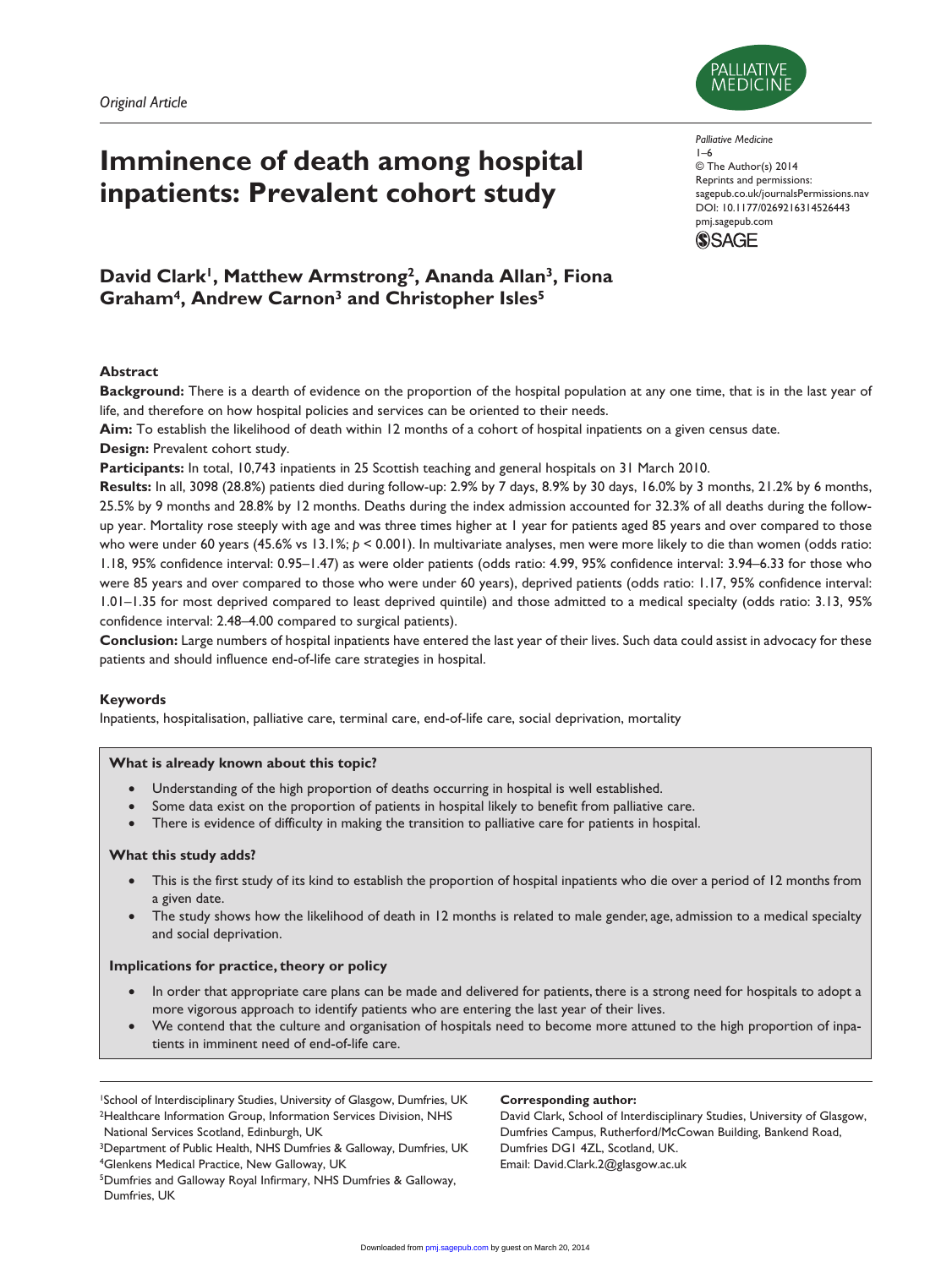# **Introduction**

There is growing interest in the challenge of providing appropriate end-of-life care to an ageing population, as demands on services increase and as expectations of patients and families change.1,2 The role of the hospital in the delivery and planning of such care is of major significance, partly because so many patients die there, but also because hospital admission provides an opportunity to identify those who may be approaching death.<sup>3,4</sup> The likelihood of dying in hospital varies across countries, but is generally high. One recent study involving 36 national jurisdictions ranked Scotland 12th from the top for the proportion of all deaths occurring in hospital (59%); Japan (78%) had the highest proportion of hospital deaths.<sup>5</sup> A study of six European countries found significant national variation in the proportions of all deaths that occurred in hospital, from 33.9% (Netherlands) to 62.8% (Wales).6 Older people are those most likely to die in hospital. The European study showed that in Scotland, among those aged 80–84 years, 62.3% of all deaths were in hospital. In England, the greatest proportion of hospital deaths is in the 65–84 years group, at 61% of all deaths for this group.7

A 2001 study in one hospital in England found that 23% of the total inpatient population was identified by staff as having palliative care needs and/or being terminally ill, and 11% were considered suitable for referral to a specialist palliative care bed.<sup>8</sup> A more recent study in two English hospitals using case notes to examine for evidence of palliative care need according to Gold Standards Framework (GSF) prognostic indicator criteria and including the views of medical and nursing staff and patients (or consultees) found that 36.0% of patients were identified as having palliative care needs.<sup>9</sup> In an Australian hospital network, 35% of acute inpatients were identified as having palliation as the goal for their long-term care.<sup>10</sup> In a group of 14 Belgian hospitals, 9.4% of inpatients were identified as 'palliative' by the medical and nursing staff.<sup>11</sup>

Such studies are useful in establishing two factors: the propensity to die in hospital and the proportion of patients in hospital at any one time who may have palliative care needs. A third perspective can be contributed by assessing the proportions and characteristics of those in hospital who are nearing the end of life and using that to shape packages of care for those patients. Knowing more about this group would create greater possibilities for advance care planning for groups of patients, even if individual prognostication is problematic.12,13 In an acute hospital in New Zealand, it was found that 19.8% of inpatients included in a census met at least one of the GSF prognostic indicators, suggesting that they were likely to be in the last year of life;<sup>14</sup> but it is not known if the prognostication proved accurate. We set out to answer two questions in the Scottish context. First, what proportion of inpatients in Scotland's teaching and general hospitals on a given date will die during the index admission and 3 months, 6 months, 9 months and 12 months later? Second, how does the proportion vary by age, gender, specialty and deprivation score?

## *Participants and setting*

We chose those hospitals in Scotland in which most acute clinical activity occurs, the teaching  $(n = 7)$  and large general hospitals ( $n = 18$ ), as agreed by others. We established how many inpatients, excluding geriatric long stay, were in these hospitals on the census date of 31 March 2010. Teaching hospitals accounted for 4829 patients; general hospitals for 5914. A patient was counted as being in hospital overnight on 31 March 2010 if they had a Scottish Morbidity Record Scheme 01 (SMR01) episode where the admission date was 31 March 2010 or earlier and where the discharge date was 1 April 2010 or later. The source of the hospital data was the national SMR01, which records all inpatient and day case discharges from non-obstetric and non-psychiatric specialties in National Health Service (NHS) hospitals in Scotland.

# **Methods**

We provided statistical summaries for all data using numbers and percentages of deaths at 7 and 30 days, 3 months, 6 months, 9 months and 1 year from the census date. We used multivariate logistic regression models, using R 3.0.1, to determine whether there was any association between potential predictor variables and mortality at 1 year, adjusting for the possible confounding effect of age, gender, a measure of deprivation and whether admission was to a medical or surgical specialty. A univariate logistic regression analysis, also using R 3.0.1, was undertaken to examine the relationship between age and mortality. The measure of deprivation used here is the Scottish Index of Multiple Deprivation 2009 (SIMD09), an area-based deprivation score which groups the Scottish population into five equal quintiles, with quintile 1 representing the 20% most deprived areas in Scotland and quintile 5 the least deprived.15 The National Records of Scotland office provided information on deaths including the date of death.16

# **Results**

We identified 10,743 hospital inpatients on the census date. More were women (54.7%) than men (45.3%). Most (64.1%) were aged 65 years or older. A disproportionate number of admissions belonged to the two most deprived quintiles (50.1%), and more patients had been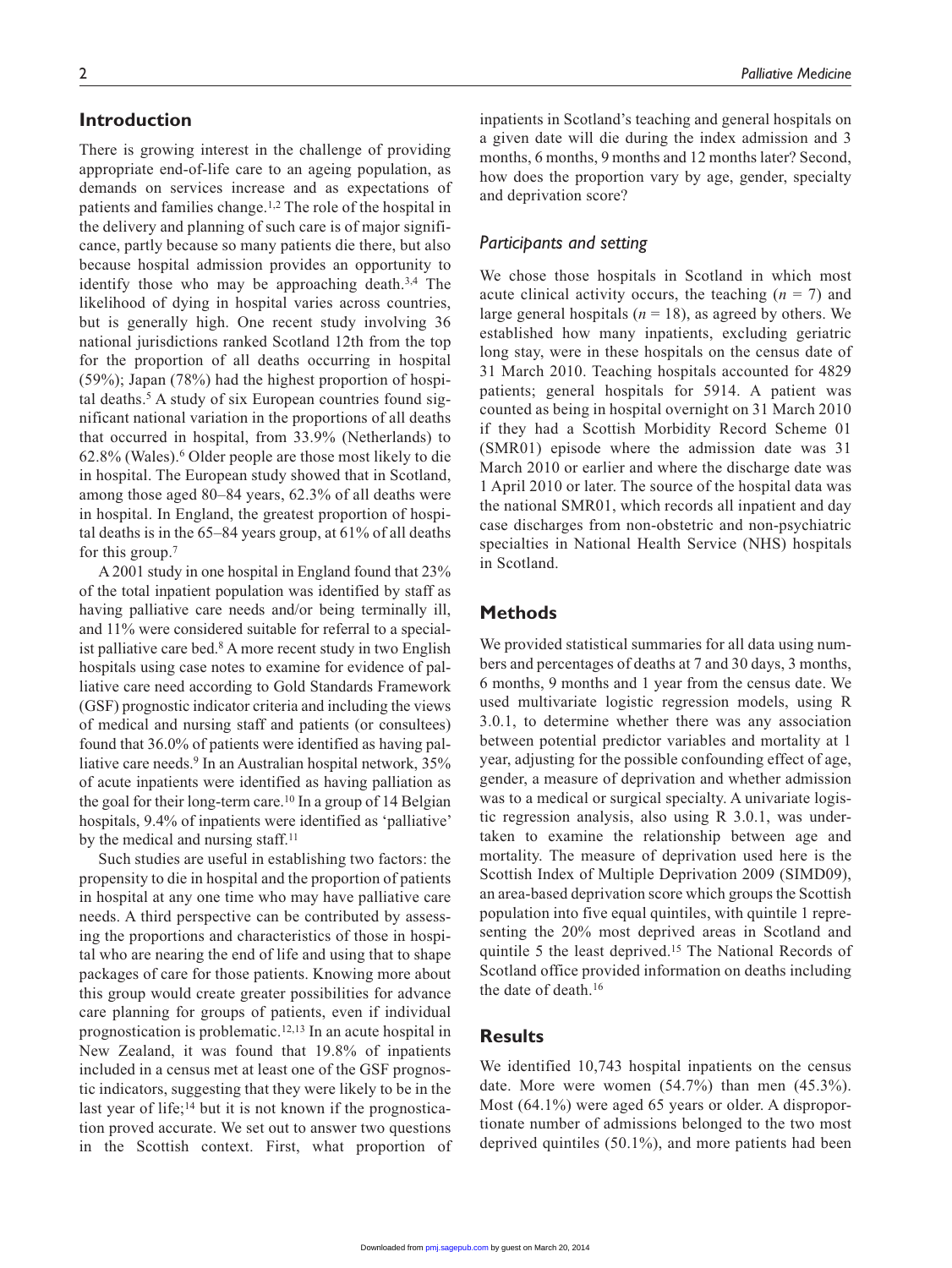admitted to a medical (63.1%) than to a surgical specialty (36.8%).

Table 1 shows that 2.9% had died within 7 days of the census date, 8.9% by 30 days, 16.0% by 3 months, 21.2% by 6 months, 25.5% by 9 months and 28.8% by 12 months.

Descriptive analysis showed that men were more likely to die than women for the majority of age groups at each follow-up time interval (Table 1 and Figure 1). The mortality rate rose steeply with age and was three times higher at 1 year for patients aged 85 years and over compared to those who were under 60 years of age (45.6% vs 13.1%; *p*  $< 0.001$ ) (Table 1).

The univariate logistic regression showed that every 1 year increase in age at the census date was associated with a 1.04 fold increase in the mortality odds.

In multivariate analyses, men were more likely to die than women (odds ratio (OR): 1.18, 95% confidence interval (CI): 0.95–1.47) as were older patients (OR: 4.99, 95% CI: 3.94–6.33 for those who were 85 years and over compared to those who were under 60 years), deprived patients (OR: 1.17, 95% CI: 1.01–1.35 for most deprived compared to least deprived quintile) and those admitted to a medical specialty (OR: 3.13, 95% CI: 2.48–4.00 compared to surgical patients).

Of the patients, 9.3% died during the index admission, and this accounted for 1001 (32.3%) of all 3098 deaths within the 12-month follow-up period. Around 70% of the deaths (2147 of 3098) occurred more than 30 days after the census date. The 2097 patients who survived the index admission but died within 12 months of the census date required a further 4231 hospital stays (subsequent to the index stay) between 31 March 2010 and their respective dates of death.

# **Discussion**

Our study quantifies the large number of hospital patients who are within the last year of life and produces findings relevant to health-care priority setting. The likelihood of death during the 12 months after our census date was more closely related to age and admission to a medical specialty than to male gender and social deprivation. We have also shown that most of the deaths occur after discharge from hospital and not during the index admission.

Despite the difficulty of prognosticating for individual patients, the scale of the issue revealed here requires a response from both policymakers and clinicians. Our findings support the various initiatives currently underway to raise the profile of end-of-life care in the hospital. Best known of these, and currently the subject of much debate, is the Liverpool Care Pathway  $(LCD)^{17}$ , whatever the outcome of decisions about what should replace the LCP,<sup>18–20</sup> the need is clear for some structured approach to the identification and care of patients in hospital in the last days of life – shown in our data to be 9% of the hospital population. In Ireland, a wider 'systems approach' has been developed known as the Hospice Friendly Hospitals Programme, which seeks to promote improved end-of-life care as part of the 'core business' of the acute hospital.<sup>21</sup> Advance Care Planning with hospital patients likewise seeks to promote good end-of-life care at a point where patients become incapable of participating in medical treatment decisions.22 Such interventions would benefit from more detailed knowledge of the imminence of death in the hospital population, as described here.

A recent study has highlighted the mismatch between current best practice recommendations on transitions to palliative care in acute hospitals and the observed clinical reality.23 Two key barriers were identified: (1) the internal momentum of the hospital towards cure inhibited clinicians from standing back and thinking about the overall goals that should inform patient care and (2) decisionmaking was consultant led, with junior members of the team and particularly nursing colleagues much less involved in discussion about the goals of care. Our data help inform how the approach to such issues might be targeted in the first instance.

The current UK General Medical Council guidance on end-of-life care requires doctors to ensure that death becomes an explicit discussion point when patients are likely to die within 12 months and places a strong emphasis on patient choice rather than 'medical paternalism … however benignly intended'.24 The 2010 document *The Route to Success in End of Life Care – Achieving Quality in Acute Hospitals*, produced by the National End of Life Care Programme for England, makes a particular point of addressing not only a clinical audience but also board members and senior managers, indicating the need for 'a commitment to support and review end of life care services'.25 This study supports clinicians and managers to give greater priority to the identification of patients at the end of life and to encourage a more proactive response to their needs.

# *Strengths and limitations of the study*

We are not aware of another study of this type, which requires sophisticated techniques of record linkage that connect data from the hospital system with national death registration data. We provide an analysis covering all teaching and general hospitals in Scotland in a method that could be (where facilities and laws allow) replicated elsewhere. We have not yet been able to establish predictors of death within 12 months that relate to clinical or health indicators, such as diagnosis, co-morbidities or previous use of services.

The study is designed as a prevalent cohort study. There are certain implications to this design. One aspect is that patients with longer hospital stays will have a larger chance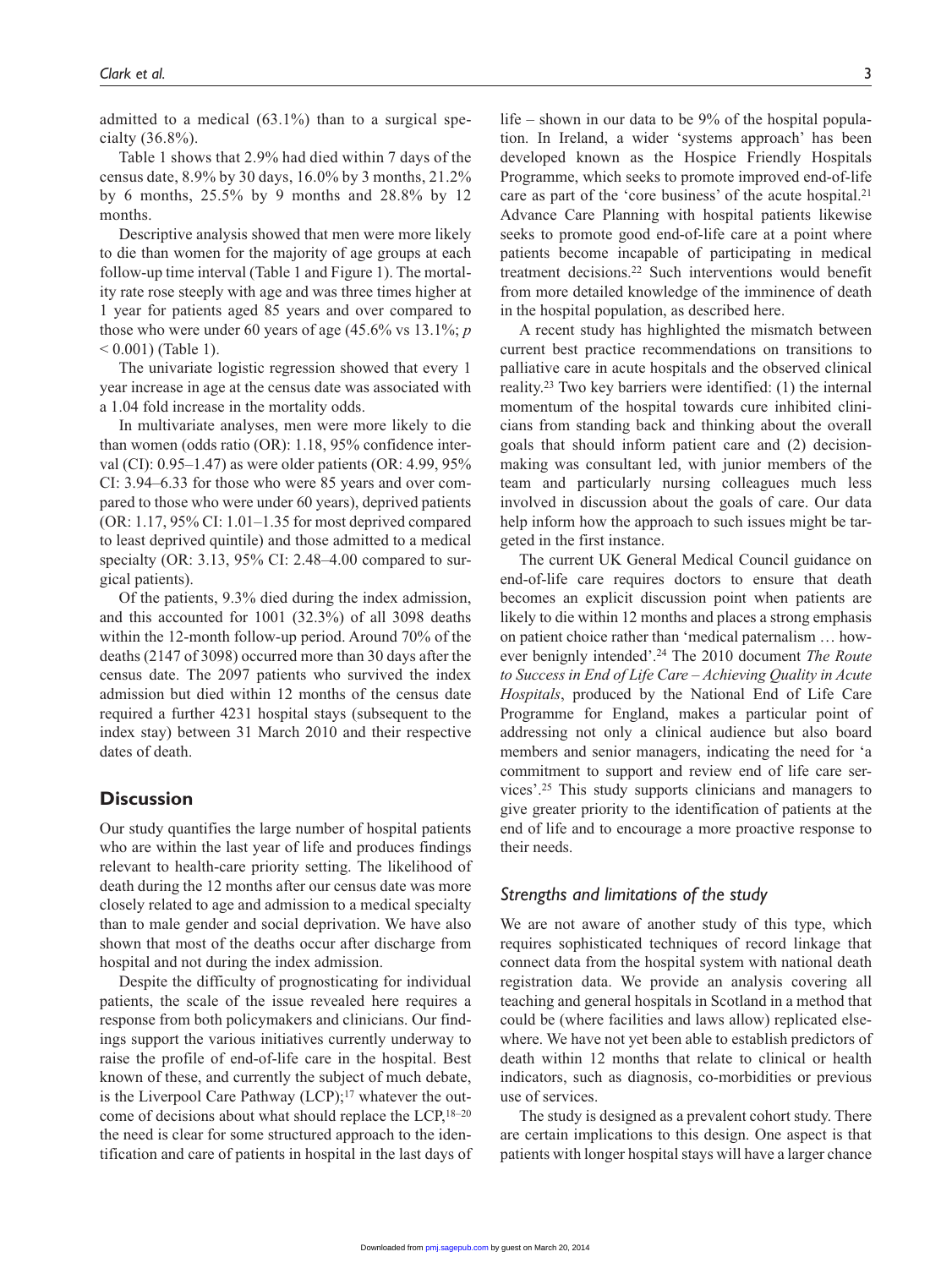| months, n (%)<br>897 (15.3)<br>819 (16.8)<br>464 (26.3)<br>474 (16.1)<br>395 (16.1)<br>317 (15.9)<br>304 (16.9)<br>(14.7)<br>357 (20.0)<br>95 (11.2)<br>155 (15.2)<br> 9  ( 6.1)<br>285 (19.2)<br>319(22.3)<br>207 (6.9)<br>359 (9.1)<br>222<br>days, n (%)<br>148 (10.0)<br>80 (12.6)<br>261 (14.8)<br>757 (11.2)<br>493 (8.4)<br>194 (4.9)<br>458 (9.4)<br>60 (7.1)<br>87(8.5)<br>105(8.9)<br>265 (9.0)<br>230(9.4)<br>124(8.2)<br>110(3.7)<br>161 (8.9)<br>169(8.5)<br>days, n (%)<br>30 (1.0)<br>18 (2.1)<br>18 (3.7)<br>38 (3.9)<br>35 (4.9)<br>87 (4.9)<br>$147(3.0)$<br>$167(2.8)$<br>83 (2.8)<br>79 (3.2)<br>53 (3.1)<br>55 (3.8)<br>43 (2.8)<br>253 (3.7)<br>61 (1.5)<br>(2.8)<br>767 (16.4)<br>5877 (54.7)<br>$(0.11)$ 58<br>1487(13.8)<br>2453 (22.8)<br>988 (18.5)<br>800 (16.8)<br>515(14.1)<br>6779 (63.1)<br>3954 (36.8)<br>9742 (90.7)<br>4829 (45.0)<br>4866 (45.3)<br>430 (13.3)<br>3008 (28.0)<br>2936 (27.3)<br>1001(9.3)<br>845 (7.9)<br>1021(9.5)<br>2010, n (%)<br>Outcome of index admission<br>Deprivation (SIMD09)<br>Teaching $(n = 7)$<br>85 and over<br>Discharged<br>Hospital type<br>QI (most)<br>Q5 (least)<br>Under 60<br>Age (years)<br>Women<br>Medical<br>Surgical<br>Death<br>$75 - 79$<br>80-84<br>$65 - 69$<br>$70 - 74$<br>Specialty<br>$60 - 64$<br>Gender<br>Men<br>$\tilde{O}$<br>$\tilde{O}$<br>$\sigma$ |  | months, n (%) |               | Deaths within<br>I year, n (%) | 30 days (%)                       |
|------------------------------------------------------------------------------------------------------------------------------------------------------------------------------------------------------------------------------------------------------------------------------------------------------------------------------------------------------------------------------------------------------------------------------------------------------------------------------------------------------------------------------------------------------------------------------------------------------------------------------------------------------------------------------------------------------------------------------------------------------------------------------------------------------------------------------------------------------------------------------------------------------------------------------------------------------------------------------------------------------------------------------------------------------------------------------------------------------------------------------------------------------------------------------------------------------------------------------------------------------------------------------------------------------------------------------------------------------|--|---------------|---------------|--------------------------------|-----------------------------------|
|                                                                                                                                                                                                                                                                                                                                                                                                                                                                                                                                                                                                                                                                                                                                                                                                                                                                                                                                                                                                                                                                                                                                                                                                                                                                                                                                                      |  |               | months, n (%) |                                | of all deaths<br>within 1<br>year |
|                                                                                                                                                                                                                                                                                                                                                                                                                                                                                                                                                                                                                                                                                                                                                                                                                                                                                                                                                                                                                                                                                                                                                                                                                                                                                                                                                      |  |               |               |                                |                                   |
|                                                                                                                                                                                                                                                                                                                                                                                                                                                                                                                                                                                                                                                                                                                                                                                                                                                                                                                                                                                                                                                                                                                                                                                                                                                                                                                                                      |  | 095 (22.5)    | 299 (26.7)    | (480 (30.4)                    | 69.1                              |
|                                                                                                                                                                                                                                                                                                                                                                                                                                                                                                                                                                                                                                                                                                                                                                                                                                                                                                                                                                                                                                                                                                                                                                                                                                                                                                                                                      |  | (183(20.1))   | (439 (24.5)   | 618 (27.5)                     | 69.5                              |
|                                                                                                                                                                                                                                                                                                                                                                                                                                                                                                                                                                                                                                                                                                                                                                                                                                                                                                                                                                                                                                                                                                                                                                                                                                                                                                                                                      |  |               |               |                                |                                   |
|                                                                                                                                                                                                                                                                                                                                                                                                                                                                                                                                                                                                                                                                                                                                                                                                                                                                                                                                                                                                                                                                                                                                                                                                                                                                                                                                                      |  | 283 (9.4)     | 342(11.4)     | 394(13.1)                      | 72.1                              |
|                                                                                                                                                                                                                                                                                                                                                                                                                                                                                                                                                                                                                                                                                                                                                                                                                                                                                                                                                                                                                                                                                                                                                                                                                                                                                                                                                      |  | 134(15.9)     | 167 (19.8)    | 9  (22.6)                      | 68.6                              |
|                                                                                                                                                                                                                                                                                                                                                                                                                                                                                                                                                                                                                                                                                                                                                                                                                                                                                                                                                                                                                                                                                                                                                                                                                                                                                                                                                      |  | 205 (20.1)    | 256 (25.1)    | 299 (29.3)                     | 70.9                              |
|                                                                                                                                                                                                                                                                                                                                                                                                                                                                                                                                                                                                                                                                                                                                                                                                                                                                                                                                                                                                                                                                                                                                                                                                                                                                                                                                                      |  | 267 (22.5)    | 314(26.5)     | 355 (30.0)                     | 70.4                              |
|                                                                                                                                                                                                                                                                                                                                                                                                                                                                                                                                                                                                                                                                                                                                                                                                                                                                                                                                                                                                                                                                                                                                                                                                                                                                                                                                                      |  | 370 (24.9)    | 437 (29.4)    | 491 (33.0)                     | 69.9                              |
|                                                                                                                                                                                                                                                                                                                                                                                                                                                                                                                                                                                                                                                                                                                                                                                                                                                                                                                                                                                                                                                                                                                                                                                                                                                                                                                                                      |  | 412 (28.8)    | 496 (34.7)    | 562 (39.3)                     | 68.0<br>67.6                      |
|                                                                                                                                                                                                                                                                                                                                                                                                                                                                                                                                                                                                                                                                                                                                                                                                                                                                                                                                                                                                                                                                                                                                                                                                                                                                                                                                                      |  | (34.4)<br>607 | 726 (41.1)    | 806 (45.6)                     |                                   |
|                                                                                                                                                                                                                                                                                                                                                                                                                                                                                                                                                                                                                                                                                                                                                                                                                                                                                                                                                                                                                                                                                                                                                                                                                                                                                                                                                      |  |               |               |                                |                                   |
|                                                                                                                                                                                                                                                                                                                                                                                                                                                                                                                                                                                                                                                                                                                                                                                                                                                                                                                                                                                                                                                                                                                                                                                                                                                                                                                                                      |  | 634 (21.6)    | 768 (26.2)    | 874 (29.8)                     | 69.7                              |
|                                                                                                                                                                                                                                                                                                                                                                                                                                                                                                                                                                                                                                                                                                                                                                                                                                                                                                                                                                                                                                                                                                                                                                                                                                                                                                                                                      |  | 526 (21.4)    | 629 (25.6)    | 720 (29.4)                     | $\overline{68}$                   |
|                                                                                                                                                                                                                                                                                                                                                                                                                                                                                                                                                                                                                                                                                                                                                                                                                                                                                                                                                                                                                                                                                                                                                                                                                                                                                                                                                      |  | 425 (21.4)    | 510 (25.7)    | 570 (28.7)                     | 70.4                              |
|                                                                                                                                                                                                                                                                                                                                                                                                                                                                                                                                                                                                                                                                                                                                                                                                                                                                                                                                                                                                                                                                                                                                                                                                                                                                                                                                                      |  | 385 (21.4)    | 456 (25.3)    | 504 (28.0)                     | $\overline{68}$                   |
|                                                                                                                                                                                                                                                                                                                                                                                                                                                                                                                                                                                                                                                                                                                                                                                                                                                                                                                                                                                                                                                                                                                                                                                                                                                                                                                                                      |  | (20.0)<br>303 | 370 (24.4)    | 424 (28.0)                     | 70.8                              |
|                                                                                                                                                                                                                                                                                                                                                                                                                                                                                                                                                                                                                                                                                                                                                                                                                                                                                                                                                                                                                                                                                                                                                                                                                                                                                                                                                      |  |               |               |                                |                                   |
|                                                                                                                                                                                                                                                                                                                                                                                                                                                                                                                                                                                                                                                                                                                                                                                                                                                                                                                                                                                                                                                                                                                                                                                                                                                                                                                                                      |  | 793 (26.4)    | 2134 (31.5)   | 2410 (35.6)                    | 68.6                              |
|                                                                                                                                                                                                                                                                                                                                                                                                                                                                                                                                                                                                                                                                                                                                                                                                                                                                                                                                                                                                                                                                                                                                                                                                                                                                                                                                                      |  | 485 (12.3)    | 603 (15.2)    | 686 (17.3)                     | 717                               |
|                                                                                                                                                                                                                                                                                                                                                                                                                                                                                                                                                                                                                                                                                                                                                                                                                                                                                                                                                                                                                                                                                                                                                                                                                                                                                                                                                      |  |               |               |                                |                                   |
|                                                                                                                                                                                                                                                                                                                                                                                                                                                                                                                                                                                                                                                                                                                                                                                                                                                                                                                                                                                                                                                                                                                                                                                                                                                                                                                                                      |  |               |               |                                |                                   |
|                                                                                                                                                                                                                                                                                                                                                                                                                                                                                                                                                                                                                                                                                                                                                                                                                                                                                                                                                                                                                                                                                                                                                                                                                                                                                                                                                      |  |               |               |                                |                                   |
|                                                                                                                                                                                                                                                                                                                                                                                                                                                                                                                                                                                                                                                                                                                                                                                                                                                                                                                                                                                                                                                                                                                                                                                                                                                                                                                                                      |  |               |               |                                |                                   |
|                                                                                                                                                                                                                                                                                                                                                                                                                                                                                                                                                                                                                                                                                                                                                                                                                                                                                                                                                                                                                                                                                                                                                                                                                                                                                                                                                      |  |               |               |                                |                                   |
| 5914 (55.0)<br>Large general hospital $(n = 18)$                                                                                                                                                                                                                                                                                                                                                                                                                                                                                                                                                                                                                                                                                                                                                                                                                                                                                                                                                                                                                                                                                                                                                                                                                                                                                                     |  |               |               |                                |                                   |
| 1716 (16.0)<br>951 (8.9)<br>314(2.9)<br>0,743(100)<br>Total                                                                                                                                                                                                                                                                                                                                                                                                                                                                                                                                                                                                                                                                                                                                                                                                                                                                                                                                                                                                                                                                                                                                                                                                                                                                                          |  | 2278 (21.2)   | 2738 (25.5)   | 3098 (28.8)                    | 69.3                              |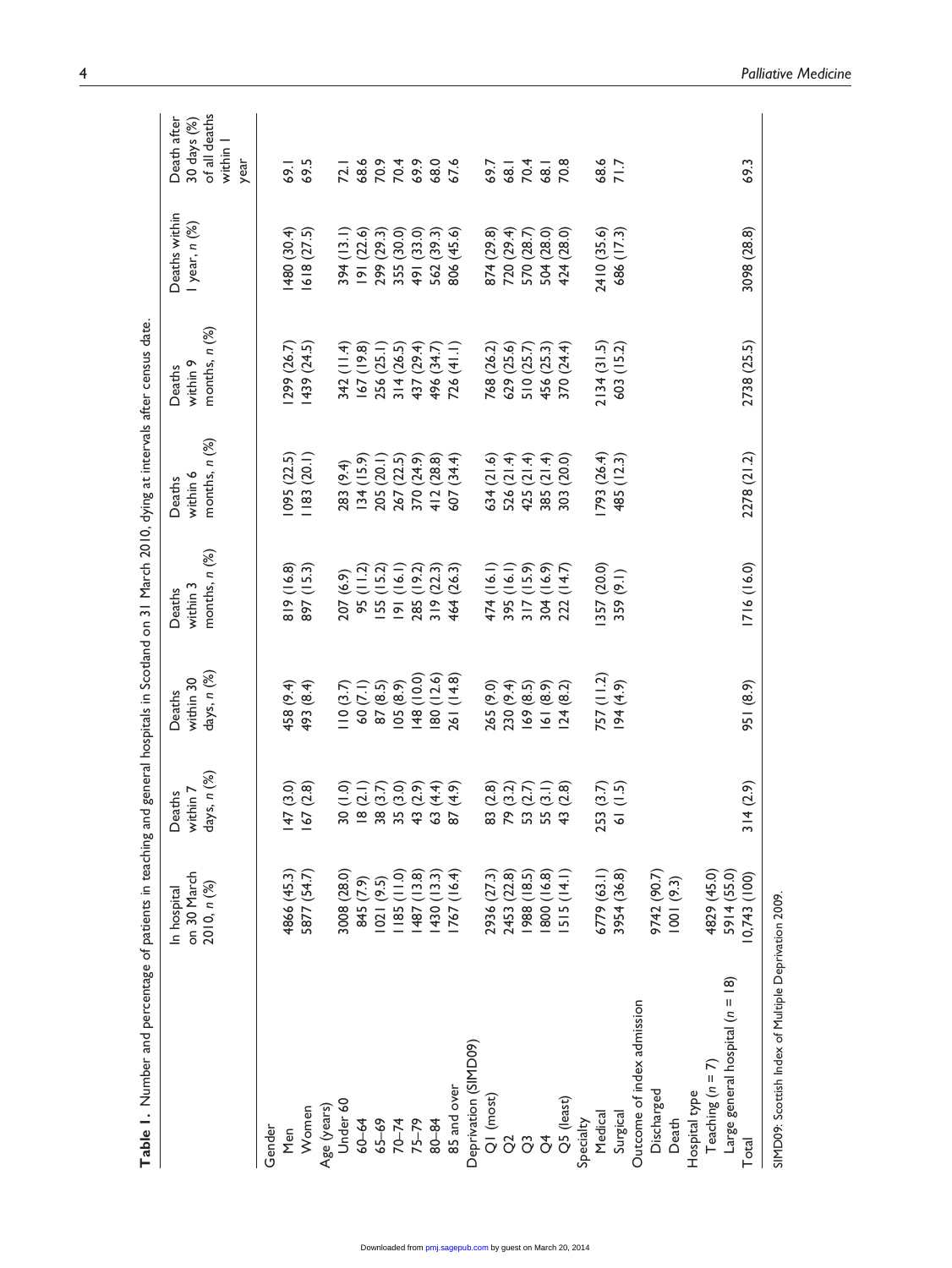

**Figure 1.** Mortality over time for all patients in teaching and general hospitals in Scotland on 31 March 2010.

of becoming part of the 'sample' (though we would regard ours more properly as a 'population'). Indeed, the probability of being sampled is proportional to length of stay (also known as length-biased sampling). This means that the results are not meaningful for individual patients, though of course that is not the stated interest of this article. But we must acknowledge that our results are likely to be different from a study where sampling was done on day of admission to hospital (an incident sample). Our study is intended to inform system-level debate about care of the hospital population in relation to end-of-life issues. An incident sample would inform thinking about the assessment of patients for end-of-life care needs, as they came into the hospital. Our sampling may also have influenced the relation between deprivation and mortality – with the possibility that more deprived patients are likely to be hospitalised longer.

# **Conclusion**

We have shown in the Scottish context that almost 1 in 10 patients in teaching or general hospitals at any given time will die during that admission. Almost 1 in 3 patients will have died a year later, rising to nearly 1 in 2 for the oldest groups. Hospitals are clearly an important context for end-of-life care, yet there are still difficulties in making the transition to palliative care and in implementing interventions for the imminently dying. In order that appropriate care plans can be made and delivered for patients, there is a strong need for hospitals to adopt a more vigorous approach to identifying patients who are entering the last years of their lives. We contend that the culture and organisation of hospitals need to become more attuned to the high proportion of inpatients in imminent need of endof-life care.

## **Acknowledgements**

David Clark conceptualised the study, created the research questions, shaped the design and analysis and wrote the first draft of this article; Matthew Armstrong conducted the record linkage and final statistical tests; Ananda Allan shaped the design and analysis and conducted the initial statistical tests; Fiona Graham shaped the design and analysis and contributed to the drafting of this article; Andrew Carnon shaped the design and analysis and contributed to the drafting of this article; Christopher Isles shaped the design and analysis and contributed to the drafting of this article and Eugene Murray (contributor) suggested the idea of tracking mortality in a group of hospital patients. Thanks also to Lindsay Martin and Peter Hutchison.

### **Declaration of conflicting interests**

All authors have completed the ICMJE uniform disclosure form at www.icmje.org/coi\_disclosure.pdf and declare that no support was received from any organisation for the submitted work, no financial relationships existed with any organisations that might have an interest in the submitted work in the previous 3 years and no other relationships or activities that could appear to have influenced the submitted work.

#### **Ethical approval**

Not required.